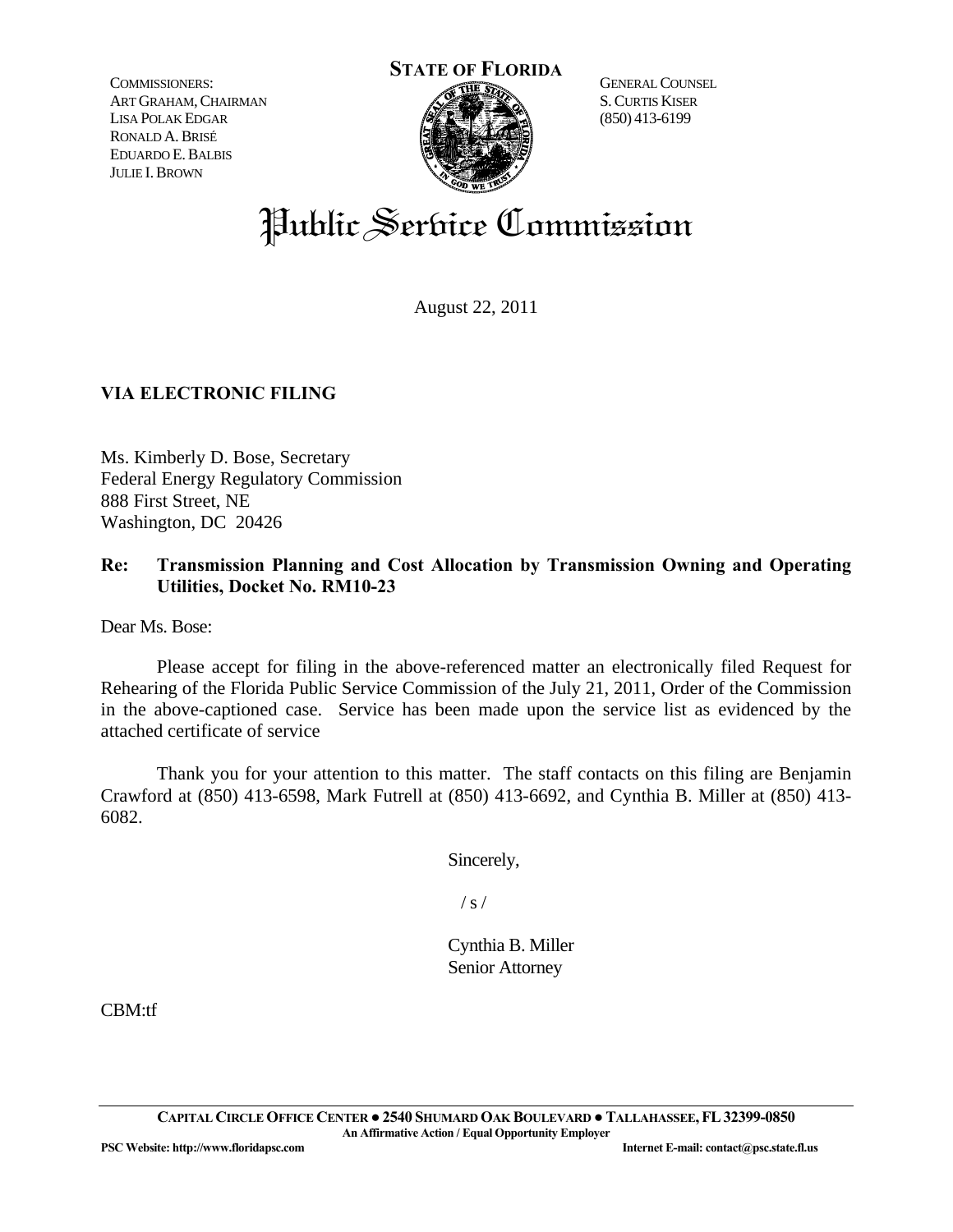#### **UNITED STATES OF AMERICA BEFORE THE FEDERAL ENERGY REGULATORY COMMISSION**

| In the Matter of:                        |                    |
|------------------------------------------|--------------------|
|                                          |                    |
| <b>Transmission Planning and Cost</b>    | Docket No. RM10-23 |
| <b>Allocation by Transmission Owning</b> |                    |
| and Operating Utilities                  |                    |

# **FLORIDA PUBLIC SERVICE COMMISSION'S REQUEST FOR REHEARING AND CLARIFICATION OF FERC ORDER 1000**

 Pursuant to Rule 713 of the Federal Energy Regulatory Commission's (FERC) Rules of Practice and Procedure, the Florida Public Service Commission (Florida Commission) hereby moves for rehearing regarding the FERC's infringement on state jurisdiction in the areas of transmission planning and cost allocation pursuant to FERC Order 1000, issued on July 21, 2011. The Florida Commission also seeks clarification on a number of ambiguities in the Order.

### **I. STATEMENT OF ISSUES**

**1. In FERC Order 1000, the FERC erred by infringing on state jurisdiction in the transmission planning sections for regional and interregional scenarios.** 

**2. In FERC Order 1000, the FERC erred by infringing on state jurisdiction in the cost allocation sections for regional and interregional scenarios.**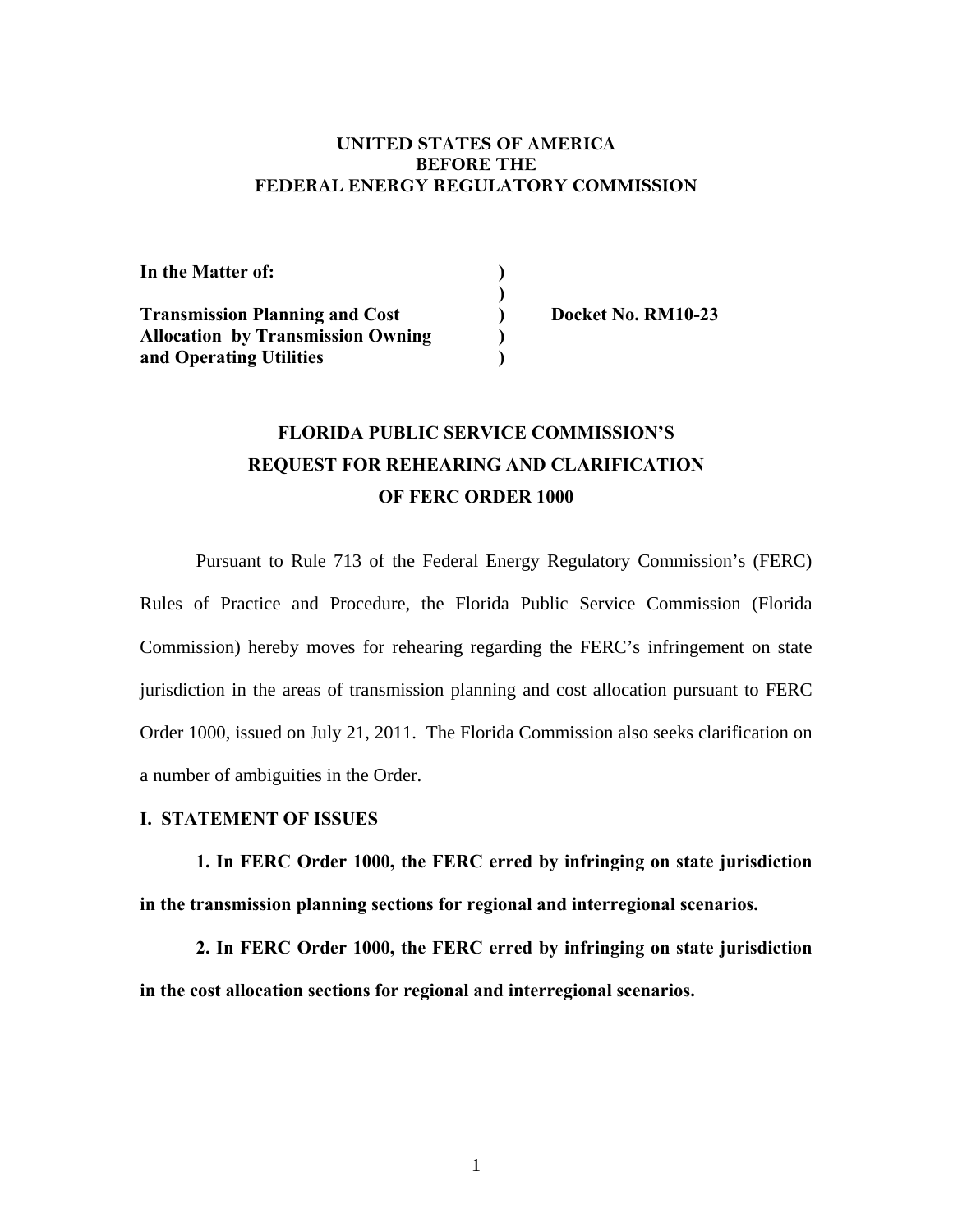**3. The FERC should clarify the ambiguities and address the lack of clarity that remain in FERC Order 1000. The FERC should define benefits and clarify that benefits must be quantifiable pursuant to existing state and Federal law.**

#### **II. ARGUMENT**

The Florida Commission acknowledges that improvements have been made in FERC Order 1000 from the earlier proposed rule. These areas of improvement include: (1) retaining existing planning regions; (2) taking into account regional differences; and (3) acknowledging state authority over transmission siting. Despite these improvements, the Florida Commission continues to believe that FERC Order 1000 infringes upon the transmission planning and cost allocation authority conferred to the Florida Commission by the Florida Legislature

 **1. In FERC Order 1000, the FERC erred by infringing on state jurisdiction in the transmission planning sections for regional and interregional scenarios.** 

The Florida Commission is concerned that, under FERC Order 1000, the FERC is infringing on state jurisdiction over transmission planning. Florida law provides the Florida Commission with authority over transmission planning, siting, and cost recovery. *Florida Commission Authority over the Transmission Grid* 

 Pursuant to Section 366.04(2)(c), Florida Statutes, the Florida Commission has the authority to require electric power conservation and reliability within a coordinated grid, for operational as well as emergency purposes. Section 366.04(5), Florida Statutes, grants the Florida Commission jurisdiction over the planning, development, and maintenance of a coordinated electric power grid throughout Florida to assure an adequate and reliable source of energy for operational and emergency purposes in Florida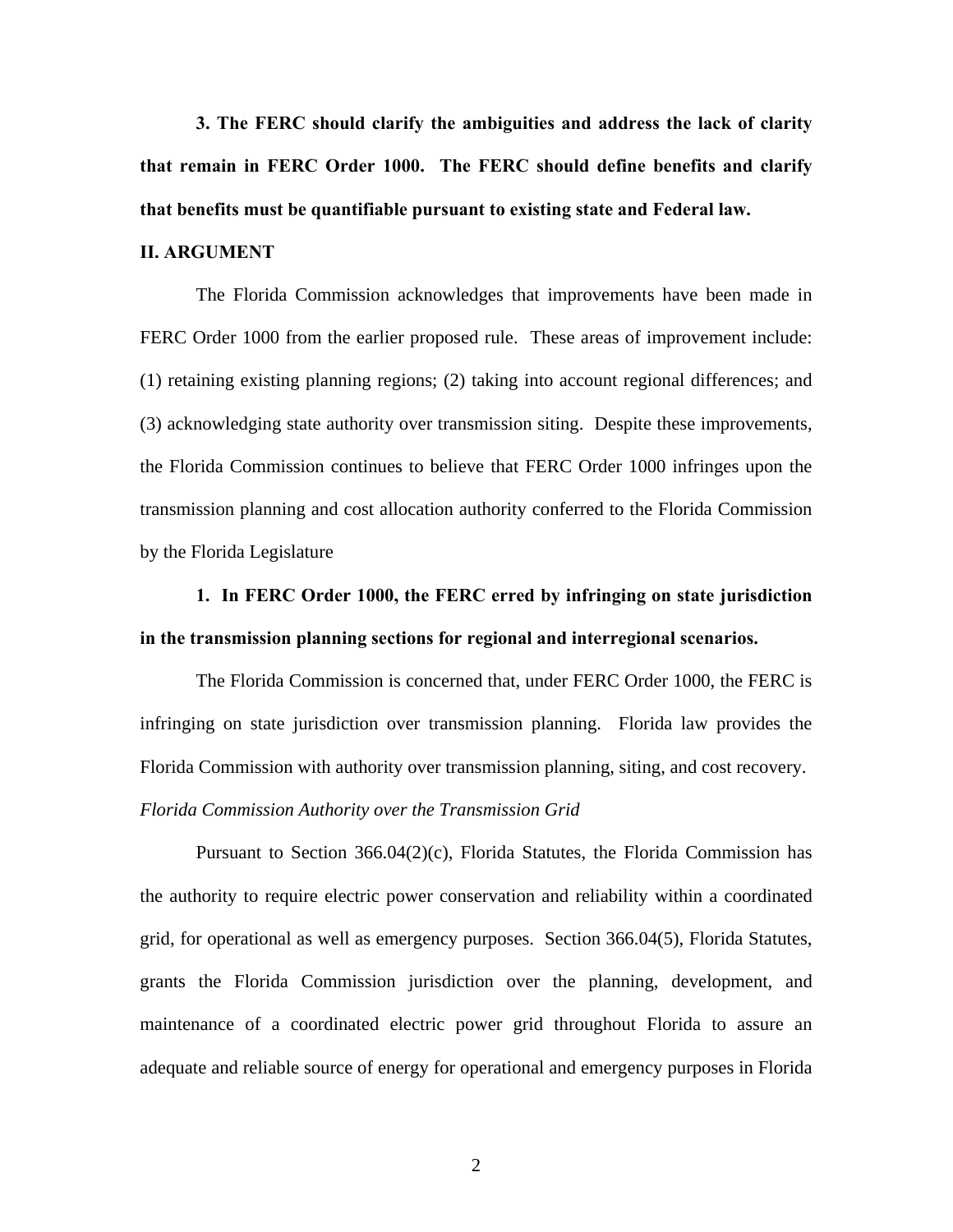and to avoid further uneconomic duplication of generation, transmission, and distribution facilities. Section 366.05(7), Florida Statutes, authorizes the Florida Commission to require reports from all electric utilities to assure the development of adequate and reliable energy grids.

 The Florida Commission has authority under Section 366.05(8), Florida Statutes, to hold proceedings if there is probable cause to believe that inadequacies exist with the grid. The Commission may require installation or repair of necessary generation or transmission facilities, whereby mutual benefits will accrue to the electric utilities involved. Furthermore, costs associated with infrastructure repairs or additions must be distributed in proportion to the benefits received.

 Section 366.055(1), Florida Statutes, requires the Florida Commission to ensure that energy reserves of all utilities in the Florida grid are available at all times to maintain grid reliability and integrity. Pursuant to Section 366.055(3), Florida Statutes, the Florida Commission has the authority to require an electric utility to transmit electrical energy over its transmission lines from one utility to another or as a part of the total energy supply of the entire grid, in order to assure the efficient and reliable operation of Florida's energy grid.

 The Florida Statutes also recognize the FERC's role in bulk power reliability as well as the setting of wholesale electric rates. Section 366.055(1), Florida Statutes, requires that prior commitments as to energy use: (a) in interstate commerce, as approved by the FERC; (b) between one electric utility and another, which have been approved by the FERC; or (c) between an electric utility which is a part of the energy grid created herein and another energy grid shall not be abridged or altered except during an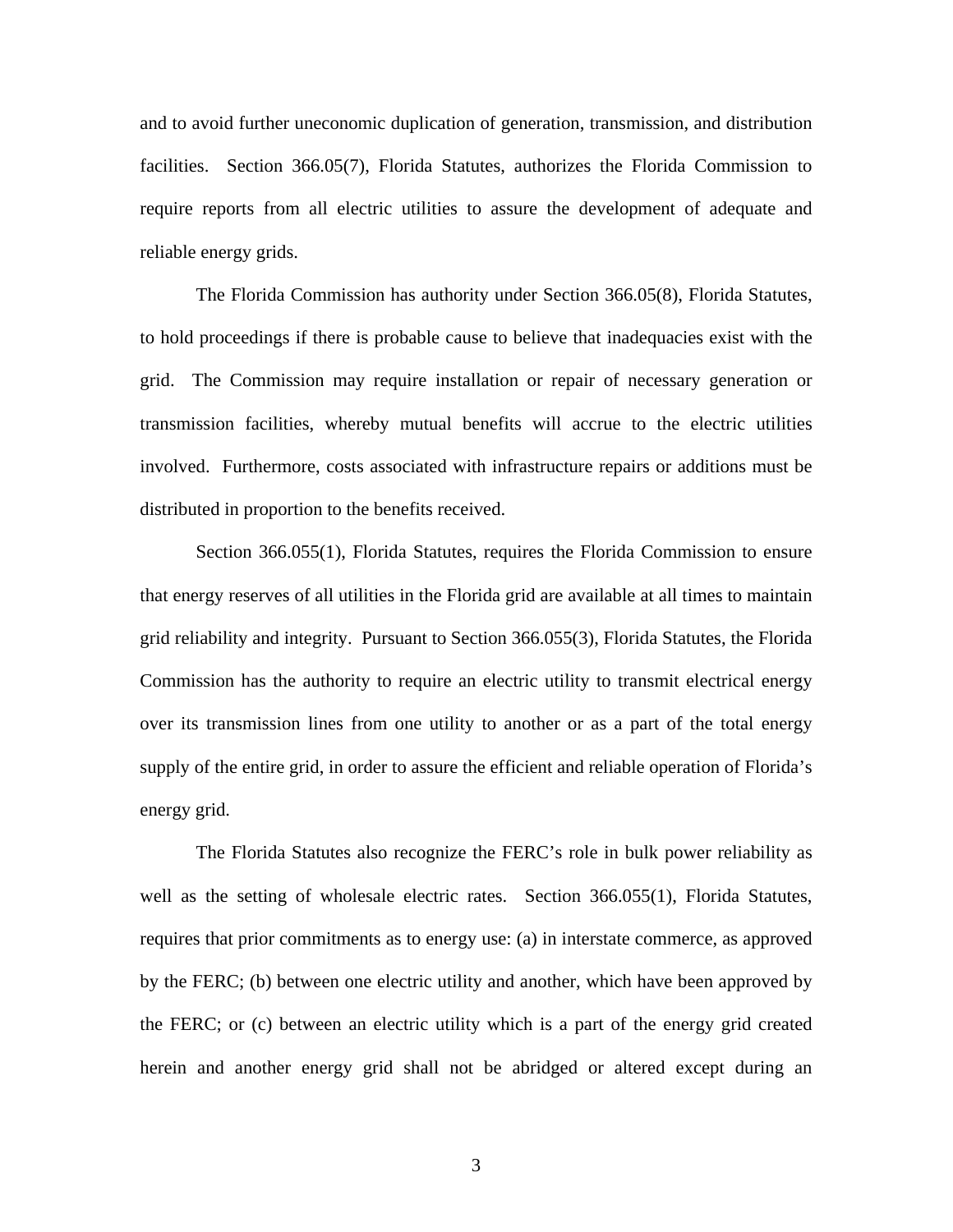emergency as declared by the Governor and Cabinet. Thus, Florida law provides explicit planning authority to the Florida Commission, yet acknowledges the FERC's role in bulk power reliability.

#### *FERC Order 1000 Relegates the Florida Commission to Mere Stakeholders*

 In Par. 212 of FERC Order 1000, the FERC states "through this Final Rule, we are requiring public utility transmission providers to provide an opportunity to all stakeholders, including state regulatory authorities, to provide input on the transmission needs they believe are driven by Public Policy requirements." This stakeholder role is contrary to the role set out by the Florida law. The Florida Commission should not be relegated to the role of mere stakeholders in a regional and interregional process, as this would contravene the role provided in state statutes as determiner of issues.

 Pursuant to Section 201(a) of the Federal Power Act (FPA), the FERC's regulation of interstate transmission and wholesale power sales is limited to only those matters which are not subject to regulation by the states.<sup>1</sup> Section 215 of the FPA, 16 U.S.C. Sec. 824o, grants the FERC jurisdiction to approve and enforce compliance with bulk transmission reliability standards. However, nothing in Section 215 of the FPA preempts the authority of the Florida Commission to take action to ensure the safety, adequacy, or reliability of electric service within our state, as long as such action is not inconsistent with any bulk power reliability standard. While FERC Order 1000 cites Section 206 of the FPA as providing authority for this order, no evidence of discrimination is provided to substantiate the FERC preempting state authority over transmission planning.

 $\overline{a}$ 

 $1$  The FERC is provided limited backstop authority under the 2005 Energy Policy Act to site transmission when a National Interest Electric Transmission Corridor is established. No such corridor has been established in Florida.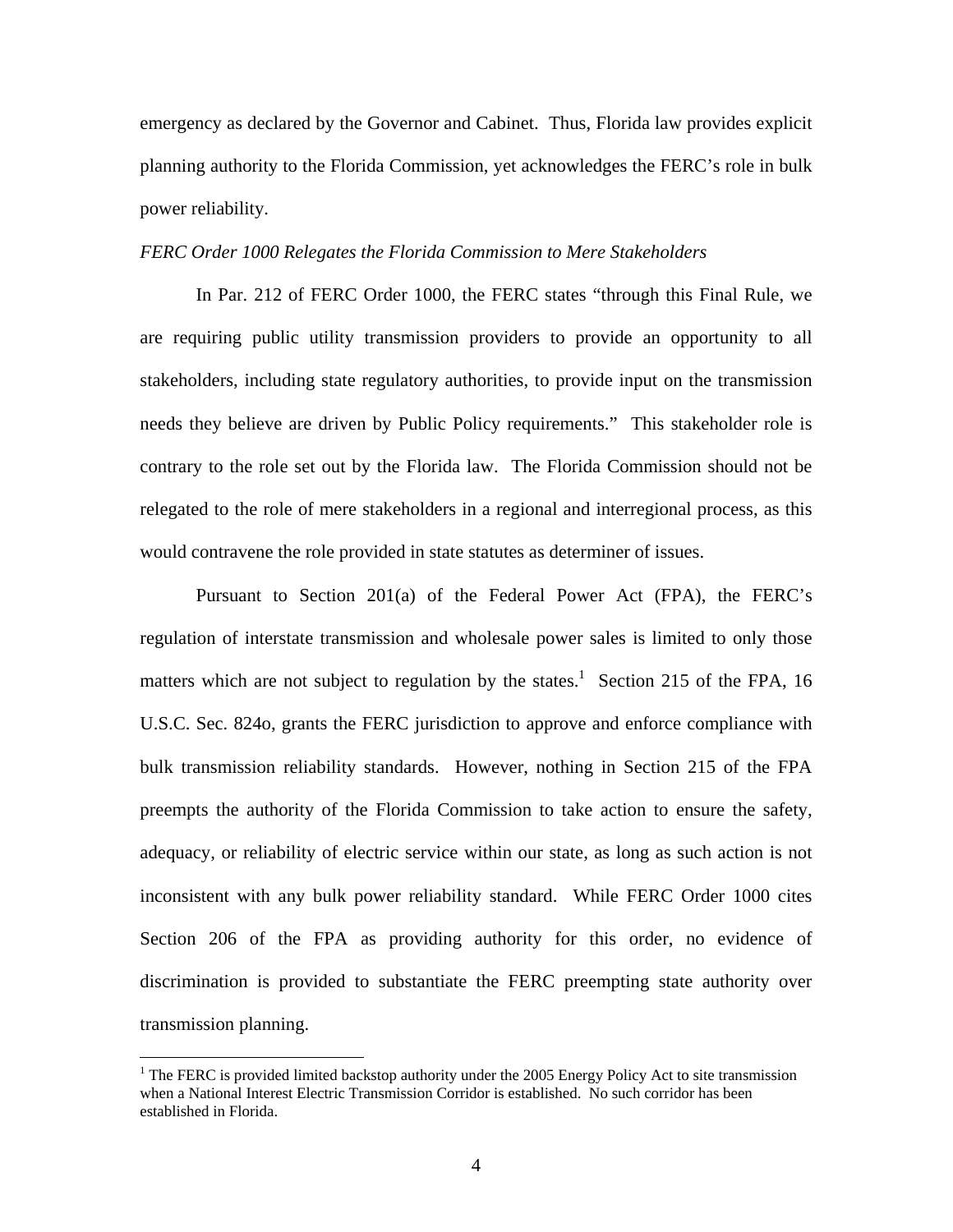The multi-state and interregional planning processes in FERC Order 1000 will not be accountable to the Florida Legislature, which establishes energy policy within the state, or the Florida Commission, which implements Legislative energy policy within the state. The FERC lacks statutory authority to determine what resources should be used by load-serving entities to meet the energy needs of end-use customers, much less unspecified and undefined public policy requirements alluded to in FERC Order 1000. Florida has vertically integrated utilities and is not a member of either a Regional Transmission Organization (RTO) or Independent System Operator (ISO). As a result, the Florida statutes provide authority over planning, siting, and cost recovery of new transmission resources to a range of Florida agencies including the Florida Commission.

 The transmission planning requirements envisioned in FERC Order 1000 exceed those established under FERC Order 890. The incremental regional and interregional planning processes, as well as monitoring neighboring interregional agreements, would require additional state commission resources during this time of constrained state budgets. It is also unclear how this additional process overlay will interact and coexist with existing planning processes.

 Transmission planning decisions should be based on meeting the policy requirements of state and Federal law. The FERC, in Par. 216 of FERC Order 1000, allows transmission providers to consider additional public policy objectives not specifically required by state or Federal laws or regulations. This provision should be stricken as it introduces the potential for transmission planning decisions that both exceed legal boundaries and introduce additional costs on transmission-owning utilities that would be ultimately borne by customers. Moreover, the new planning processes may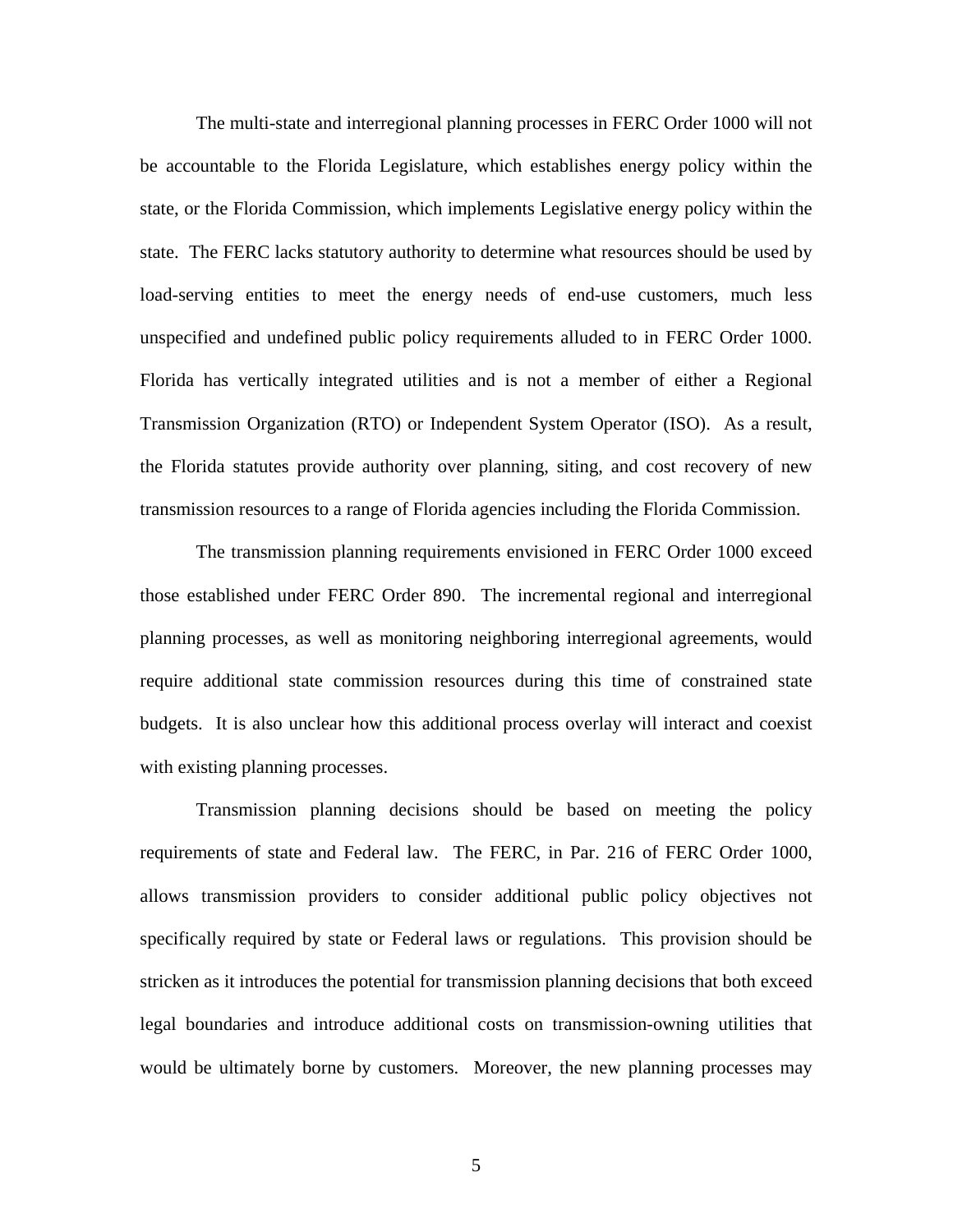result in unintended consequences due to changes in public policies over time. If public policies change, planning decisions based on prior public policy requirements might become obsolete or outdated prior to or during the construction of a transmission project. It is unclear whether there will be sufficient flexibility to adjust planning decisions to respond to changes in public policy that are not codified in statute.

By diminishing the statutory role of states, such as Florida, in the transmission planning process while potentially imposing additional monitoring costs on state commissions, the FERC has overreached in this area. Planning decisions must be based on public policies codified in existing state and Federal law. As a result, the Florida Commission seeks rehearing on this issue.

# **2. In FERC Order 1000, the FERC erred by infringing on state jurisdiction in the cost allocation sections for regional and interregional scenarios.**

 The Florida Commission also seeks rehearing regarding FERC Order 1000's decision regarding cost allocation. While some states might have ceded some authority over cost allocation to the FERC due to the creation of RTOs/ISOs, the Florida Commission retains this authority. Florida remains a state with vertically integrated utilities, and no part of the state is a member of an RTO or ISO. Florida law provides the Florida Commission with authority to allocate costs of transmission additions in proportion to benefits received.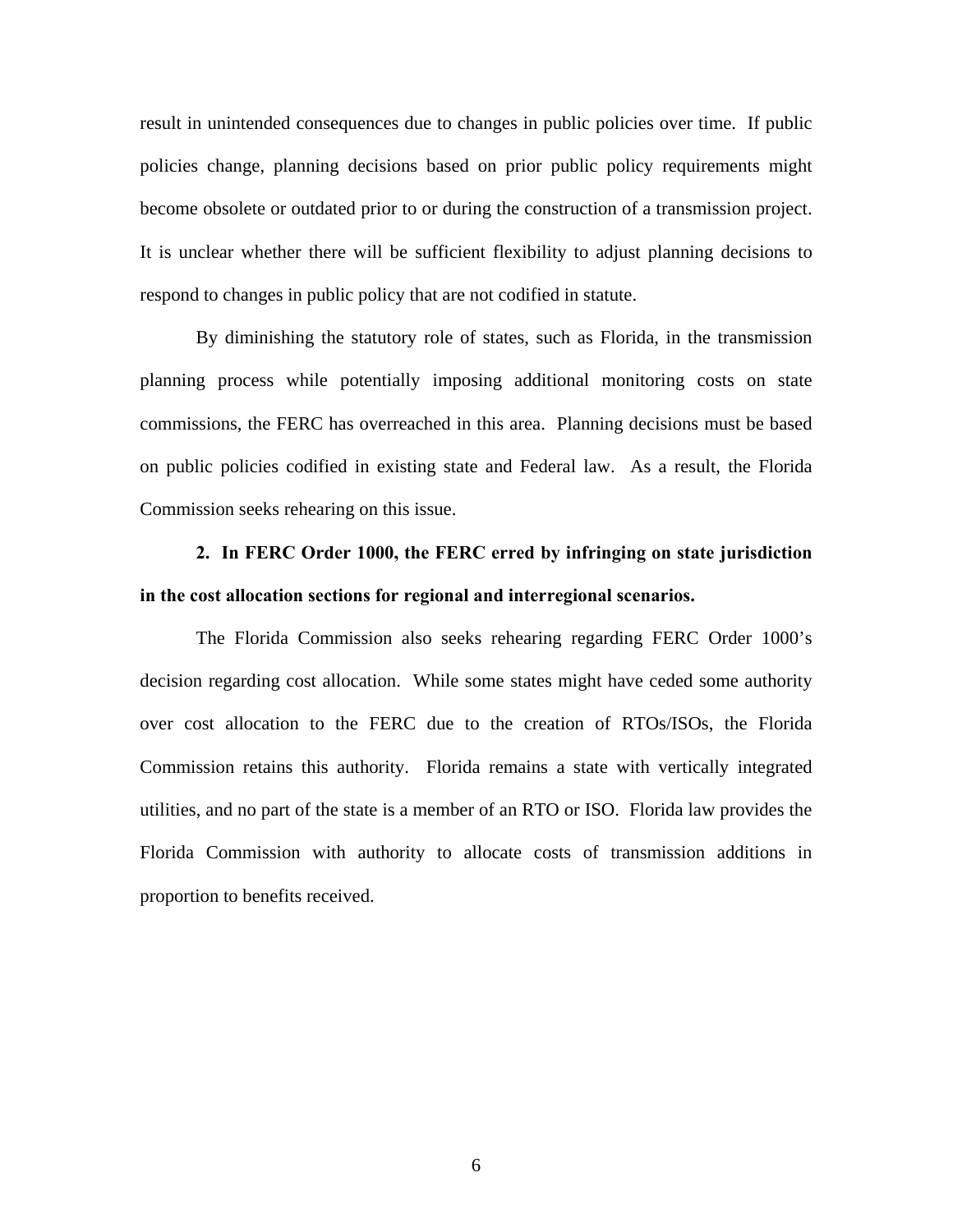#### *Florida Commission Statutory Authority*

 As stated earlier, the Florida Commission has authority under Section 366.05(8), Florida Statutes, to hold proceedings if there is probable cause to believe that inadequacies exist with the grid and to require installation or repair of necessary generation or transmission facilities. This finding requires that mutual benefits will accrue to the electric utilities involved. Furthermore, costs associated with infrastructure repair or additions must be distributed in proportion to the benefits received.

 Section 366.055(2), Florida Statutes, states that when energy produced by one electric utility is transferred to another or others through the Florida energy grid as a result of an action by the Florida Commission, the Florida Commission shall direct the appropriate recipient utility or utilities to reimburse the producing utility in accordance with the latest wholesale electric rates approved for the producing utility by the FERC for such purposes. Thus, Florida law provides authority to the Florida Commission to require needed transmission additions including the assignment of costs, while recognizing the role of the FERC in approving wholesale transmission rates.

#### *FERC Order 1000 Encroaches on State Authority over Transmission Cost Recovery*

 Par. 607 of FERC Order 1000 states that, if regions cannot reach an agreement on a cost allocation method, the FERC will use the record in the proceeding to make a determination. While this may sound like a fair solution, it is an incremental encroachment of Federal jurisdiction on state jurisdictional matters. The FERC does not have authority to assign cost recovery to retail customers.

FERC Order 1000 also leaves unclear the link between Federal cost allocation and state cost recovery. Because planning decisions under the new processes will affect

7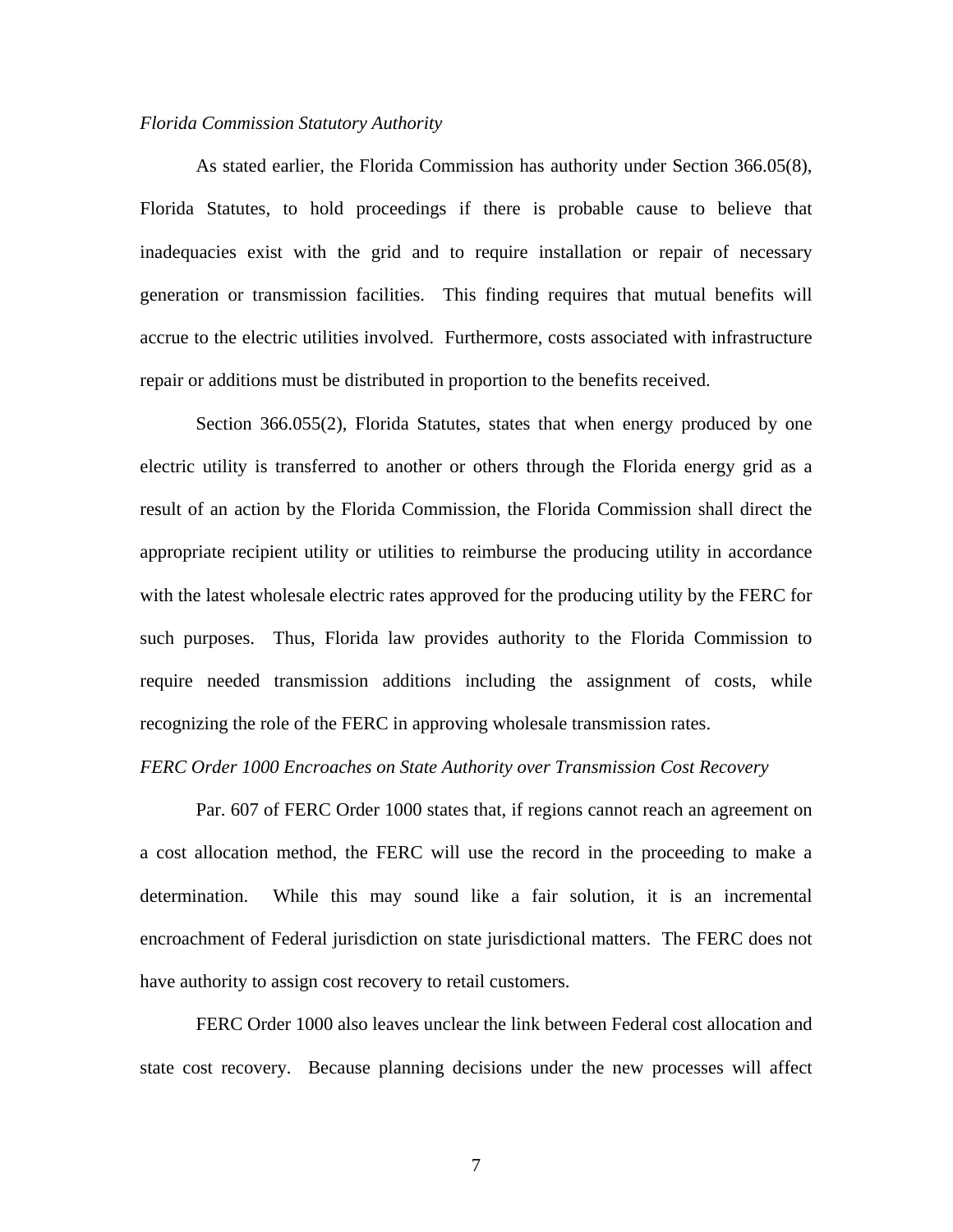wholesale rates, which will ultimately flow to retail customers, regions might find themselves paying higher retail rates due to benefits only realized in neighboring regions. The FERC does not have authority to assign cost recovery to retail rates for benefits not defined as such in the retail customers' region. Thus, the Florida Commission seeks rehearing due to this potential FERC intrusion over state authority over retail rates.

**3. The FERC should clarify the ambiguities and address the lack of clarity that remain in FERC Order 1000. The FERC should define benefits and clarify that benefits must be quantifiable pursuant to existing state and Federal law.** 

Numerous key definitions remain ambiguous in FERC Order 1000. These ambiguities include the definition of benefits and the extent to which public policies in other states must be considered. These ambiguities violate the Due Process Clause "fair notice" requirement, which mandates that a Federal agency has to make clear to the regulated entity the scope of its legal obligations.<sup>2</sup> Neither the state utility commissions, the regions, or the stakeholders within the region will be able to comport with the nebulous definition of benefits, unless the FERC provides clarification.

Par. 620 of FERC Order 1000 leaves open the definition of benefits for later proceedings. The FERC should clarify that benefits must be quantifiable and based on the public policy requirements of applicable state and Federal law. Also, the FERC argues in Par. 625 of FERC Order 1000 that it reserves the right to redefine benefits if benefits are defined too narrowly or too broadly. FERC Order 1000's failure to define what constitutes too narrow or too broad creates a subjective determination. This ambiguity over the definition of benefits leaves open the possibility that regions will adopt a definition of benefits that does not meet the undefined standard. While FERC

 $\overline{a}$ 

 $^{2}$  *Trinity Broadcasting of Fla., Inc. v. FCC*, 211 F.3d 618, 628 (D.C. Cir. 2000).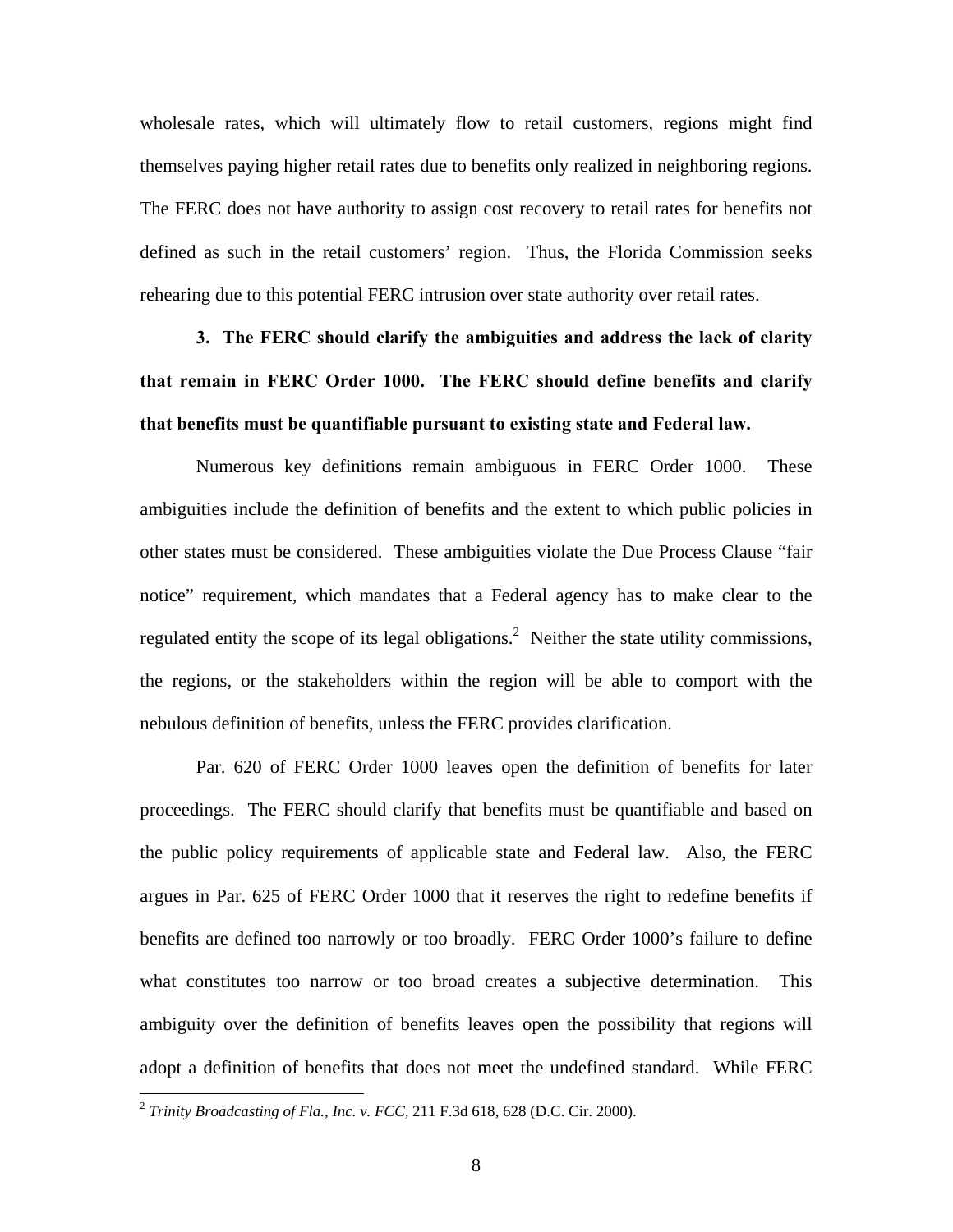Order 1000 states that regions are free to determine their own definitions of benefits, Par. 625 of FERC Order 1000 limits regional autonomy in an undefined way. The Florida Commission requests that the FERC clarify this point.

Moreover, the FERC does not explicitly state what state and Federal policies will be considered in the cost allocation arena. Par. 216 of FERC Order 1000 foresees planners potentially considering public policy objectives not specifically required by state and Federal laws. Transmission planning regions are likely to differ on which potential public policy objectives to include in a transmission plan. This introduces significant subjectivity and uncertainty into the planning process. The FERC should clarify that benefits must be quantifiable and based on existing policies codified in state and Federal law.

#### **III. CONCLUSION**

Wherefore, the Florida Commission respectfully urges the FERC to grant rehearing on the first two issues and clarify the third issue.

 Respectfully submitted  $\frac{1}{s}$  / Cynthia B. Miller Senior Attorney Office of the General Counsel FLORIDA PUBLIC SERVICE COMMISSION 2540 Shumard Oak Boulevard Tallahassee, FL 32399-0850 (850) 413-6082 cmiller@psc.state.fl.us